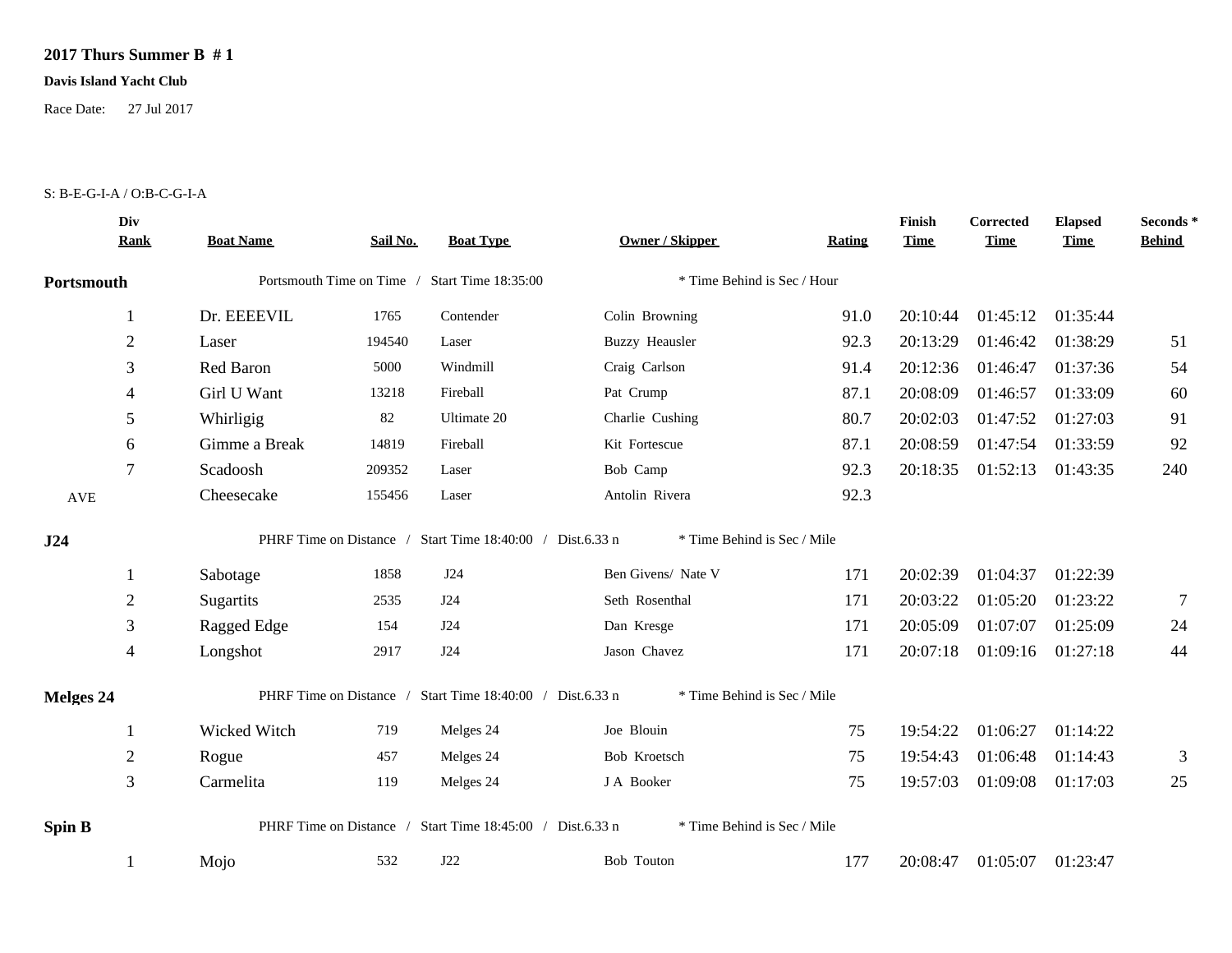|                      | $\sqrt{2}$     | Meltemi                                                                                  | 40787        | S <sub>2</sub> 9.1                                        | Alex Korakis                | 132 | 20:04:24 | 01:05:28          | 01:19:24 | 3            |
|----------------------|----------------|------------------------------------------------------------------------------------------|--------------|-----------------------------------------------------------|-----------------------------|-----|----------|-------------------|----------|--------------|
|                      | 3              | Junior                                                                                   | 41186        | J27                                                       | Frank Selph                 | 123 | 20:03:48 | 01:05:49          | 01:18:48 | 7            |
|                      | $\overline{4}$ | Tenacity                                                                                 | 241          | Laser 28                                                  | Ken Hardy                   | 132 | 20:05:44 | 01:06:48          | 01:20:44 | 16           |
|                      | $\mathfrak{S}$ | Privateer                                                                                | 282          | S <sub>2</sub> 9.1                                        | Chris Jones                 | 132 | 20:09:15 | 01:10:19          | 01:24:15 | 49           |
|                      | 6              | Alliance B                                                                               | 734          | Capri 30                                                  | Bob Glaser /Tom Barry       | 108 | 20:07:31 | 01:11:07          | 01:22:31 | 57           |
| 20%                  | $\,8\,$        | Dr Bligh                                                                                 | 30           | S <sub>2</sub> 9.1                                        | Michael Maher               | 132 | 20:10:31 | 01:11:35          | 01:25:31 |              |
| Spin A               |                |                                                                                          |              | PHRF Time on Distance / Start Time 18:50:00 / Dist.6.33 n | * Time Behind is Sec / Mile |     |          |                   |          |              |
|                      | $\mathbf{1}$   | No Limit                                                                                 | 39526        | Farr 395                                                  | Neal Burns                  | 42  | 19:54:08 | 00:59:42          | 01:04:08 |              |
|                      | $\overline{2}$ | Alpha Dog                                                                                | 83170        | Sr 33                                                     | Gordon Latrobe              | 63  | 19:56:29 | 00:59:50          | 01:06:29 | $\mathbf{1}$ |
|                      | 3              | Wired                                                                                    | 39511        | Farr 395                                                  | Achilles/ Brocks            | 42  | 20:01:15 | 01:06:49          | 01:11:15 | 67           |
|                      | 4              | Fire & Ice                                                                               | 83198        | J105                                                      | George Cussins              | 81  | 20:07:07 | 01:08:34          | 01:17:07 | 84           |
|                      | 5              | No Way Jose                                                                              | 42696        | J35                                                       | Jose Suarezhoyos            | 72  | 20:06:58 | 01:09:22          | 01:16:58 | 92           |
|                      | 6              | Kicks                                                                                    | 50           | J92s                                                      | Peter Hartleb               | 99  | 20:12:20 | 01:11:53          | 01:22:20 | 115          |
| 20%                  | 8              | Tampa Girl                                                                               | 83242        | J120                                                      | <b>Bill Terry</b>           | 54  | 20:12:30 | 01:16:48          | 01:22:30 |              |
| <b>Racer Cruiser</b> |                |                                                                                          |              | PHRF Time on Distance / Start Time 18:55:00 / Dist.7.01 n | * Time Behind is Sec / Mile |     |          |                   |          |              |
|                      | 1              | Intrepid                                                                                 | 41227        | J40                                                       | Jeff Russo                  | 78  | 20:21:18 | 01:17:11 01:26:18 |          |              |
|                      | $2\,$          | Revenge                                                                                  | 005          | Dufour 34                                                 | Lee Burstiner               | 126 | 20:31:02 | 01:21:19          | 01:36:02 | 35           |
|                      | 3              | Sacred Cow                                                                               | 60740        |                                                           | David German                | 69  | 20:30:38 | 01:27:34          | 01:35:38 | 89           |
|                      | 4              | <b>Blue Heron</b>                                                                        | $\mathbf{1}$ | Catalina 425                                              | Russell Hoadley             | 123 | 20:41:59 | 01:32:37          | 01:46:59 | 132          |
|                      | 5              | Lunacy                                                                                   | 198          | Tartan 37                                                 | Dave Lorick                 | 135 | 20:45:26 | 01:34:40          | 01:50:26 | 150          |
|                      | 6              | Javelina                                                                                 | 482          | Tartan 37                                                 | Ray Dunn                    | 111 | 20:43:07 | 01:35:09          | 01:48:07 | 154          |
|                      | 7              | Hooloovoo                                                                                | 63365        | C&C MK2                                                   | Fenn Giles                  | 138 | 20:57:40 | 01:46:33          | 02:02:40 | 251          |
| Non Spin A           |                |                                                                                          |              | PHRF Time on Distance / Start Time 18:55:00 / Dist.7.01 n | * Time Behind is Sec / Mile |     |          |                   |          |              |
|                      | $\mathbf{1}$   | Boat                                                                                     | 57           | Wavelength 24                                             | Larry Willis                | 180 | 20:29:58 | 01:13:56          | 01:34:58 |              |
|                      | $\overline{2}$ | WT Flyer                                                                                 | 97           | Pearson Flyer                                             | Ullman/Bostick/ Young       | 153 | 20:34:03 | 01:21:10          | 01:39:03 | 62           |
|                      | 3              | Therapy                                                                                  | 23656        | J30                                                       | Rene Ben-Avrahan            | 159 | 20:39:39 | 01:26:04          | 01:44:39 | 104          |
|                      | $\overline{4}$ | Matou (Oneness)                                                                          | 70           | Nonsuch 354                                               | Craig Stanley               | 168 | 20:52:16 | 01:37:38          | 01:57:16 | 203          |
| <b>Non Spin B</b>    |                | PHRF Time on Distance / Start Time 18:55:00 / Dist.7.01 n<br>* Time Behind is Sec / Mile |              |                                                           |                             |     |          |                   |          |              |